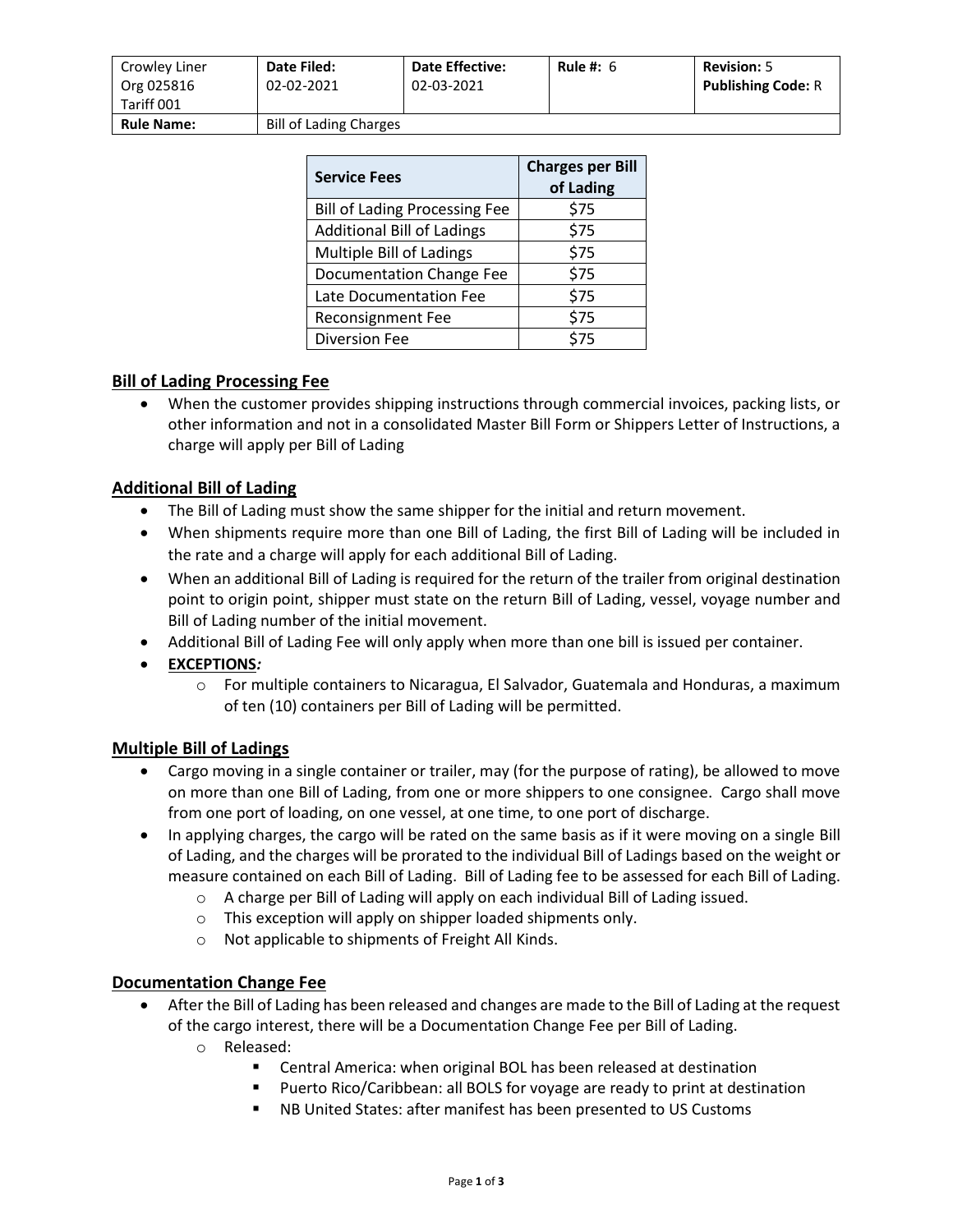| Crowley Liner<br>Org 025816<br>Tariff 001 | Date Filed:<br>02-02-2021     | <b>Date Effective:</b><br>02-03-2021 | Rule #: $6$ | <b>Revision: 5</b><br><b>Publishing Code: R</b> |
|-------------------------------------------|-------------------------------|--------------------------------------|-------------|-------------------------------------------------|
| <b>Rule Name:</b>                         | <b>Bill of Lading Charges</b> |                                      |             |                                                 |

- Charge will apply on all cargo imported or exported to/from the United States.
- If change to a document is due to a diversion or reconsignment this rule is not applicable.

# • **EXCEPTIONS:**

- o Charge will not apply when commodity is used vehicles moving into the Dominican Republic.
- o Charge will not apply on Northbound shipments from the Dominican Republic.
- o Charge will not apply on first bill correction for Apparel and Refrigerated Cargo from Dominican Republic, Costa Rica, El Salvador, Guatemala, Haiti, Honduras, Nicaragua, and Panama.

### **Late Documentation Fee**

- When southbound documents are received from cargo interest after documentation cut off time, a charge per Bill of Lading will apply.
- If the ITN (Internal Transaction Number) is received after the documentation cut-off, causing cargo to miss the sailing a \$150 per Container charge will be assessed on the Bill of Lading.
- Any demurrage charges incurred as a result will also be applicable.

### **Reconsignment/ Diversion Fee**

- Reconsignment is a change in the name or address of the Consignee, Order Party, or both, which does not involve a change in the port of physical destination under the contract of carriage.
- A request for the reconsignment or diversion of a shipment to effect a change in the name or address of a Consignor or Consignee, a change in the destination or place of delivery will be accepted subject to the following provisions:
	- o **CONDITIONS:**
		- Request for reconsignment or diversion must be made in writing to water carrier and the water carrier must be satisfied that the party making the request has the authority to do so. Conditional or qualified request for reconsignment or diversion will only be accomplished if shipment is in water carrier's possession. Reconsigment will not be billed for changes in the name or address of a consignor or consignee when corrections are made prior to the release of the bill(s) of lading.
		- A shipment which has been tendered for delivery may not thereafter be reconsigned or diverted but may be reshipped. A shipment may not be reconsigned, diverted, or reshipped in violation of an embargo.
		- Only entire shipments (not portions of shipments) may be reconsigned or diverted.
		- Carrier will make diligent efforts to execute valid reconsignment or diversion orders, but will not be responsible if, despite such efforts, reconsignments or diversion is not affected.
		- Reconsignment or diversion in Puerto Rico, Virgin, Leeward or Winward Islands will be permitted only on shipments where the new destination or point of delivery is within the same basing point as the original billed destination or point of delivery. Requests to reconsign or divert shipments to destinations or points of delivery outside the original basing point will be handled only on a reshipment basis and at local trucking rates (if applicable).